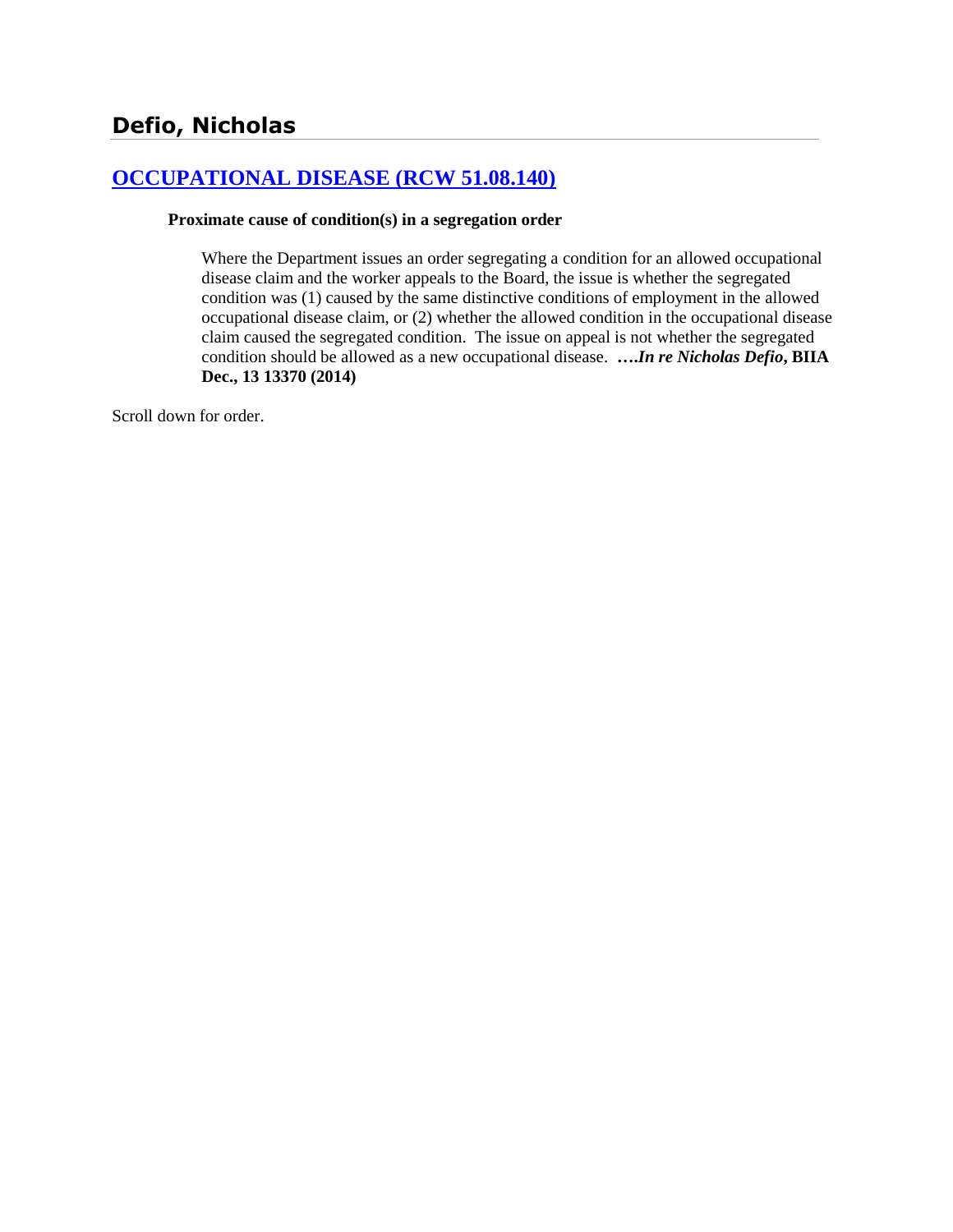## **BEFORE THE BOARD OF INDUSTRIAL INSURANCE APPEALS STATE OF WASHINGTON**

**)**

**IN RE: NICHOLAS P. DEFIO ) DOCKET NOS. 13 13370 & 13 13761**

**CLAIM NO. AQ-40527 ) DECISION AND ORDER**

APPEARANCES:

Claimant, Nicholas P. Defio, by Allen Law Firm, per Craig K. Allen and Jeffrey Thigpen

| Employer, Manuflaxsterit, LLC, by          |
|--------------------------------------------|
| Adelstein, Sharpe & Serka, LLP, per        |
| Karen M. Phillips and Jeffrey P. Fairchild |

Retrospective Rating Group, PITB Services, Inc., Retro Group No. 10626, by Approach Management Services, per Martha Molina, Lay Representative

Department of Labor and Industries, by The Office of the Attorney General, per Lisa M. Keeler

In Docket No. 13 13370, the claimant, Nicholas P. Defio, filed an appeal with the Board of Industrial Insurance Appeals on March 11, 2013, from an order of the Department of Labor and Industries dated March 8, 2013. In this order, the Department order corrected and superseded its order dated February 20, 2013, and determined that the Department was not responsible for the condition diagnosed as cervical degenerative disc disease with stenosis. The Department order is **AFFIRMED**.

In Docket No. 13 13761, the claimant, Nicholas P. Defio, filed an appeal with the Board of Industrial Insurance Appeals on March 18, 2013, from an order of the Department of Labor and Industries dated March 11, 2013. In this order, the Department corrected and superseded its order dated February 11, 2013; and closed the claim effective March 11, 2013, with no further time-loss compensation benefits; no permanent partial disability award; and no additional medical treatment. The Department order is **AFFIRMED**.

# **DECISION**

As provided by RCW 51.52.104 and RCW 51.52.106, this matter is before the Board for review and decision. The employer filed a timely Petition for Review of a Proposed Decision and Order issued on April 14, 2014, in which the industrial appeals judge reversed and remanded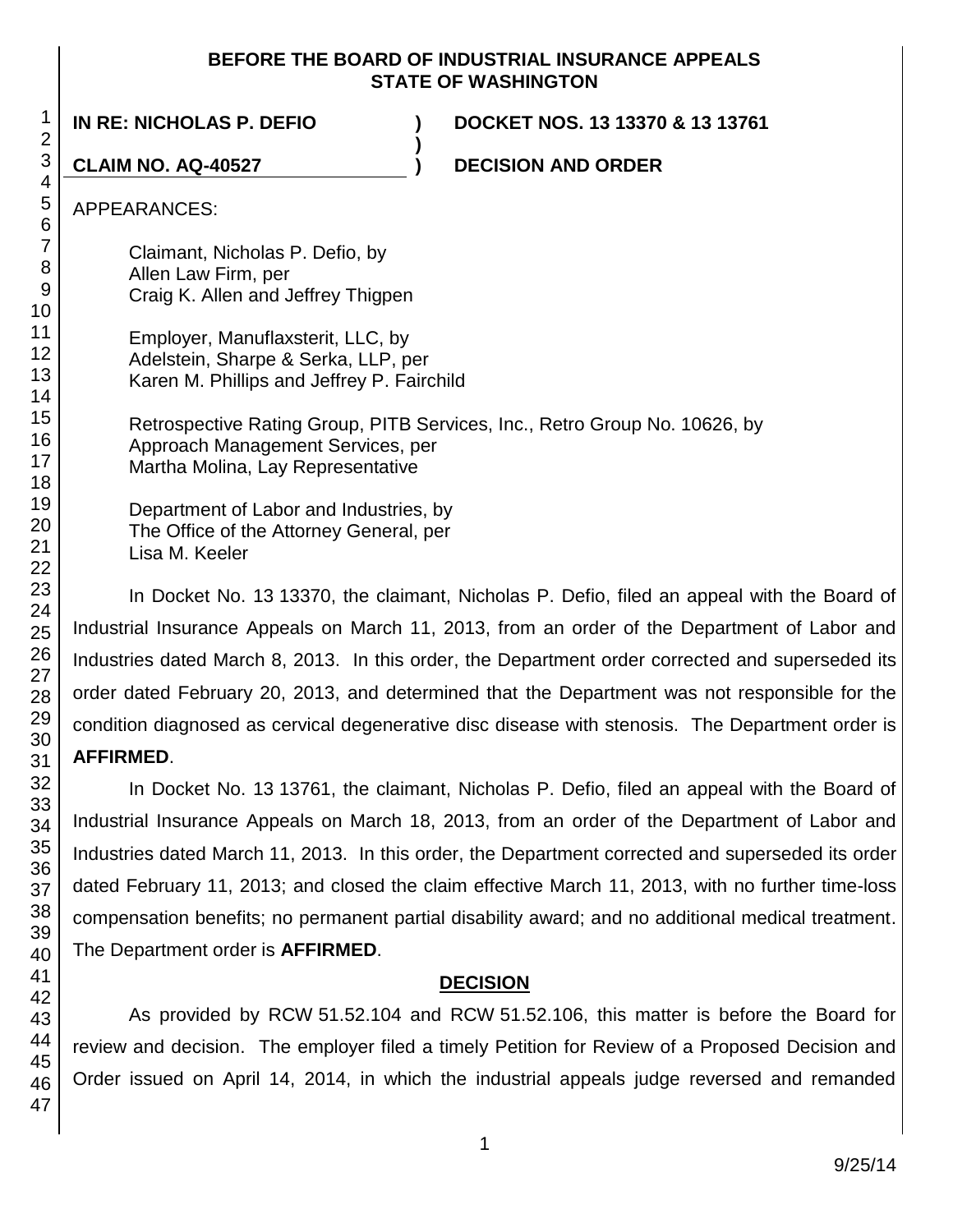Department orders dated March 8, 2013, and March 11, 2013. On June 19, 2014, the claimant filed a Response to the Petition for Review. The contested issues addressed in this order include whether the Department is responsible for Mr. Defio's preexisting cervical degenerative disc disease with congenital stenosis, and, if so, whether any industrially-related condition(s) were fixed and stable as of March 11, 2013.

The Board has reviewed the evidentiary rulings in the record of proceedings and finds that no prejudicial error was committed. The rulings are affirmed.

We have granted review to clarify analysis of the issue in these appeals, which is segregation of a new condition in an existing occupational disease claim. Mr. Defio and our industrial appeals judge framed the issue at hearing as one of allowance of an occupational disease. But what Mr. Defio appeals is a segregation order, not an order denying an occupation disease claim. The issue on appeal is not whether Mr. Defio's cervical degenerative disc disease with congenital stenosis was aggravated by distinctive conditions of his employment. Rather, the issue is whether Mr. Defio's cervical degenerative disc disease with congenital stenosis was proximately caused by his carpal tunnel syndrome condition or by the same distinctive conditions that caused his carpal tunnel syndrome. A preponderance of the evidence does not support a finding that Mr. Defio's preexisting cervical degenerative disc disease with stenosis condition is derivative of his carpal tunnel syndrome as either a residual condition or caused by the same distinctive conditions of employment.

#### **Facts**

Mr. Defio is a 65 year old man. He worked for Manuflaxsterit, LLC, a manufacturer of organic flaxseed oils, fish oils and miscellaneous products, for about nine years. From the time he started in 2003 until 2009, his duties at Manuflaxsterit included pressure washing plastic barrels and metal tanks, and filling and stacking sacks of flour. After hernia surgery in 2009, and until October 2012, he worked light-duty work cleaning pumps.

Mr. Defio testified that the plastic barrels he cleaned weighed 24 pounds each and stood three feet high and two feet wide. On days he cleaned plastic barrels, Mr. Defio estimated that he cleaned 50-100 a day, with each barrel taking 6 to 10 minutes to clean. Cleaning required that he place the barrel on a wash rack where the barrel sat at a tilt between knee and chest height. No overhead lifting was required for this task. After barrels were cleaned and dried, they were stacked two high. Occasionally, Mr. Defio and another worker put some of the barrels in a loft about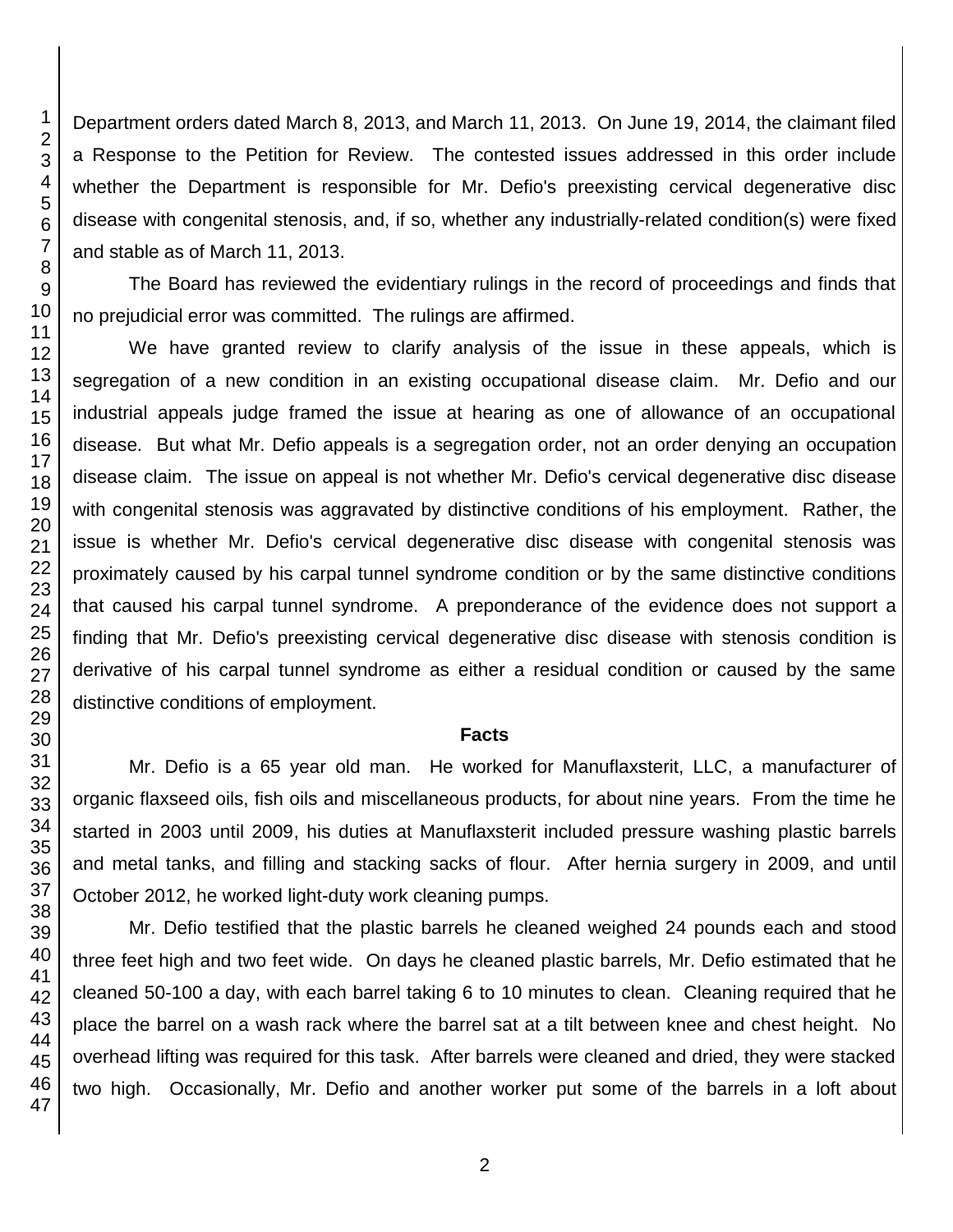one-half story up from the floor where the barrel washing was done. Sometimes Mr. Defio was the one lifting the barrels, other times he was in the loft grabbing and stowing them. Metal tanks were moved with a forklift to the cleaning area and then tilted and rolled as needed to accomplish cleaning. Mr. Defio cleaned two to three metal tanks a day.

When Mr. Defio was not cleaning plastic barrels or metal tanks, he filled sacks with pounds of flour, stacking filled sacks on a pallet. A fully loaded pallet contained 40 sacks and reached a height Mr. Defio said was about to his nose. Mr. Defio is 5 feet 11½ inches tall.

After hernia surgery in 2009, Manuflaxsterit reassigned Mr. Defio to the light-duty job of cleaning pumps and augers used in its manufacturing processes. The large pumps that Mr. Defio cleaned were on wheels and hand pushed. Lifting was involved with cleaning smaller pumps, with the heaviest lifting being around 25 pounds. To clean the small pumps, Mr. Defio hung pump parts on rack hooks. The hooks were at waist and eye level. To clean augers, Mr. Defio described having to remove a 50 pound lid above shoulder height before vacuuming out the auger.

Mark Lemma was called by Manuflaxsterit. Mr. Lemma was the maintenance manager and Mr. Defio's supervisor until October 2011, when he became the manager of new equipment design. His physical description was similar to Mr. Defio's regarding the plastic barrels and metal tanks; the washing and drying process; the time it took per barrel to wash; and the work's knee-to-chest height nature. The only notable difference was that Mr. Lemma's estimate of the volume of barrels cleaned in a day was about half of the number Mr. Defio identified. On the matter of stacking barrels, Mr. Lemma described the loft as a long-term storage area where barrels were moved about once a month. The loft's size allowed only 45 to 50 barrel to be put there, and the seven foot ceiling height preventing stacking over two high. Mr. Lemma testified that a forklift was sometimes used to move the barrels to the loft, and that handing them up was done when a forklift could not be found or workers did not want to look for one.

Mr. Lemma described Manuflaxsterit's flour bag filling equipment as requiring Mr. Defio to slide a bag into place. When in place, the top of the bag was at waist height. After the bag was filled, it had to be slid off the machine; the top glued shut; and the bag placed onto a pallet. Placing a bag on the pallet required Mr. Defio to squat; lift the bag; turn to the pallet; and set it on the pallet. Mr. Lemma, who stands six feet tall (one-half inch taller than Mr. Defio), described a filled pallet as reaching about to his shoulders. Mr. Lemma also explained that not all auger lids were at shoulder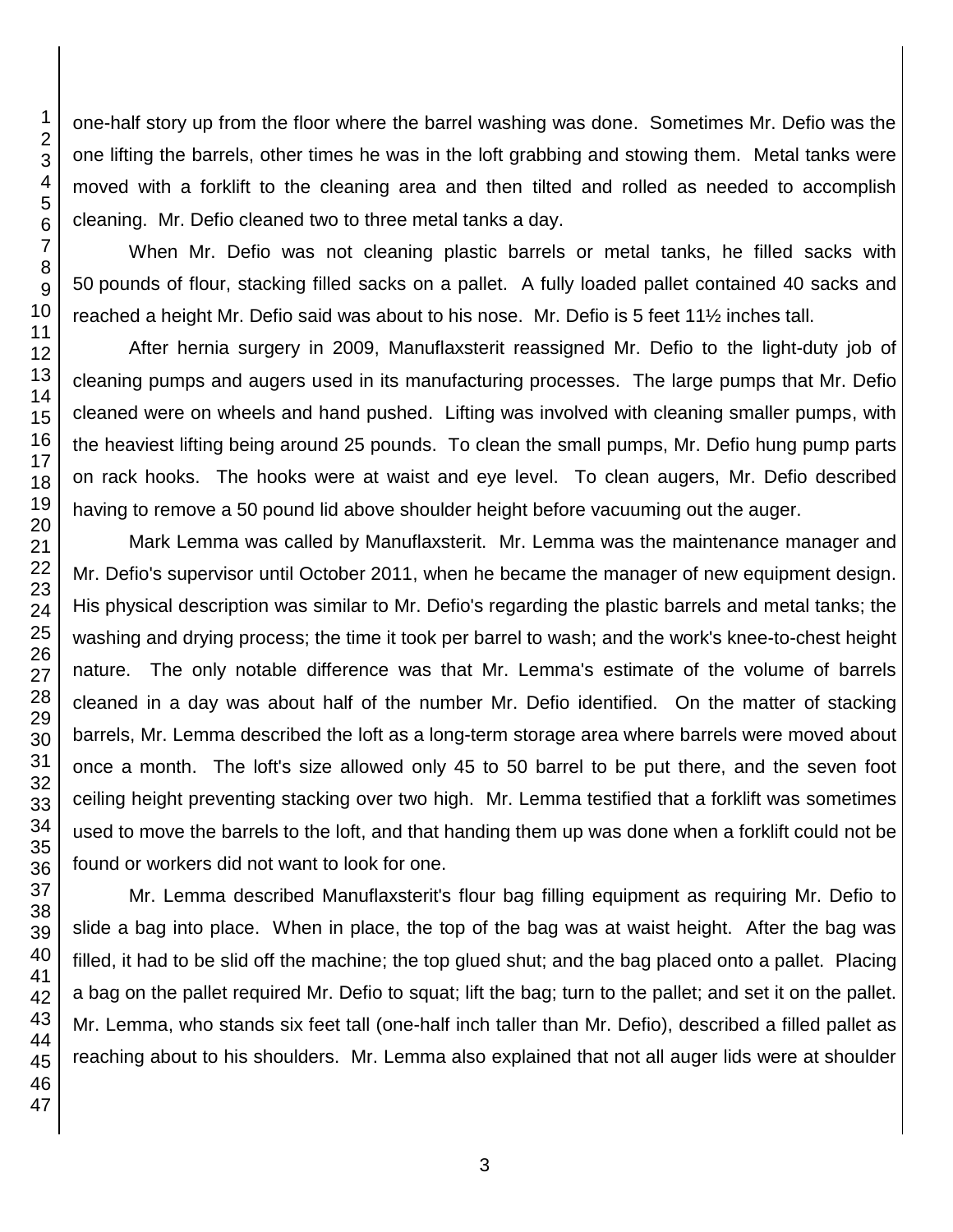height; some were lower. For the auger lids at shoulder height, they were two-part lids for safety reasons, each half weighing 25 pounds.

Mr. Defio presented the testimony of two medical experts, Eric Smith, M.D., an occupational medicine physician, and Tung Mai Ha, D.O., a neurosurgeon.

Mr. Defio first saw Dr. Smith on October 10, 2012, on referral from Matt Oswin, M.D., the doctor who performed Mr. Defio's carpal tunnel release surgeries. When asked about his understanding of Mr. Defio's work conditions, Dr. Smith referred to a November 30, 2012 statement in his file signed by Mr. Defio. In that statement, Mr. Defio described his work as requiring "highly repetitive lifting and overhead activity."<sup>1</sup> Mr. Defio's statement also said he had had no neck problems before he went to work for Manuflaxsterit. Dr. Smith's opinion was that the lifting and repetitive overhead reaching and lifting work Mr. Defio did, as described in the November 30, 2012 statement, lit up Mr. Defio's preexisting cervical degenerative disc with congenital stenosis condition.

Dr. Ha first saw Mr. Defio in July 2012, also on referral from Dr. Oswin. The work history he obtained from Mr. Defio was that he "did a lot of heavy lifting above his head."<sup>2</sup> The cervical MRI Dr. Ha reviewed, which had been ordered by Dr. Oswin, showed multiple levels of severe degenerative changes in the discs and this was superimposed on Mr. Defio's congenital cervical spinal canal stenosis. Dr. Ha diagnosed severe multilevel spinal cord compression. He said the heavy overhead lifting Mr. Defio did in his work accelerated his preexisting degenerative condition. Among Dr. Ha's records was a copy of Mr. Defio's November 30, 2012 signed statement.

The Department presented the testimony St. Elmo Newton, III, M.D. an orthopedic surgeon. Dr. Newton examined Mr. Defio on October 11, 2012. Based on his review of claim-related medical records that included the same cervical MRI that Dr. Ha reviewed and his physical examination of Mr. Defio, Dr. Newton diagnosed Mr. Defio with bilateral carpal tunnel syndrome. He felt that the condition was not related to his work, but noted that it had been administratively accepted. Dr. Newton also diagnosed cervical degenerative disc disease with stenosis. He felt this condition was not related to Mr. Defio's work for several reasons. First, Dr. Newton noted that the stenosis was congenital. Next, he noted that the degenerative condition was multi-level and age-related. Finally, Dr. Newton explained that he understood that Mr. Defio's work did not involve repetitive

l

 Smith Dep. at 14.

 $<sup>2</sup>$  Ha Dep. at 11. See also at 31.</sup>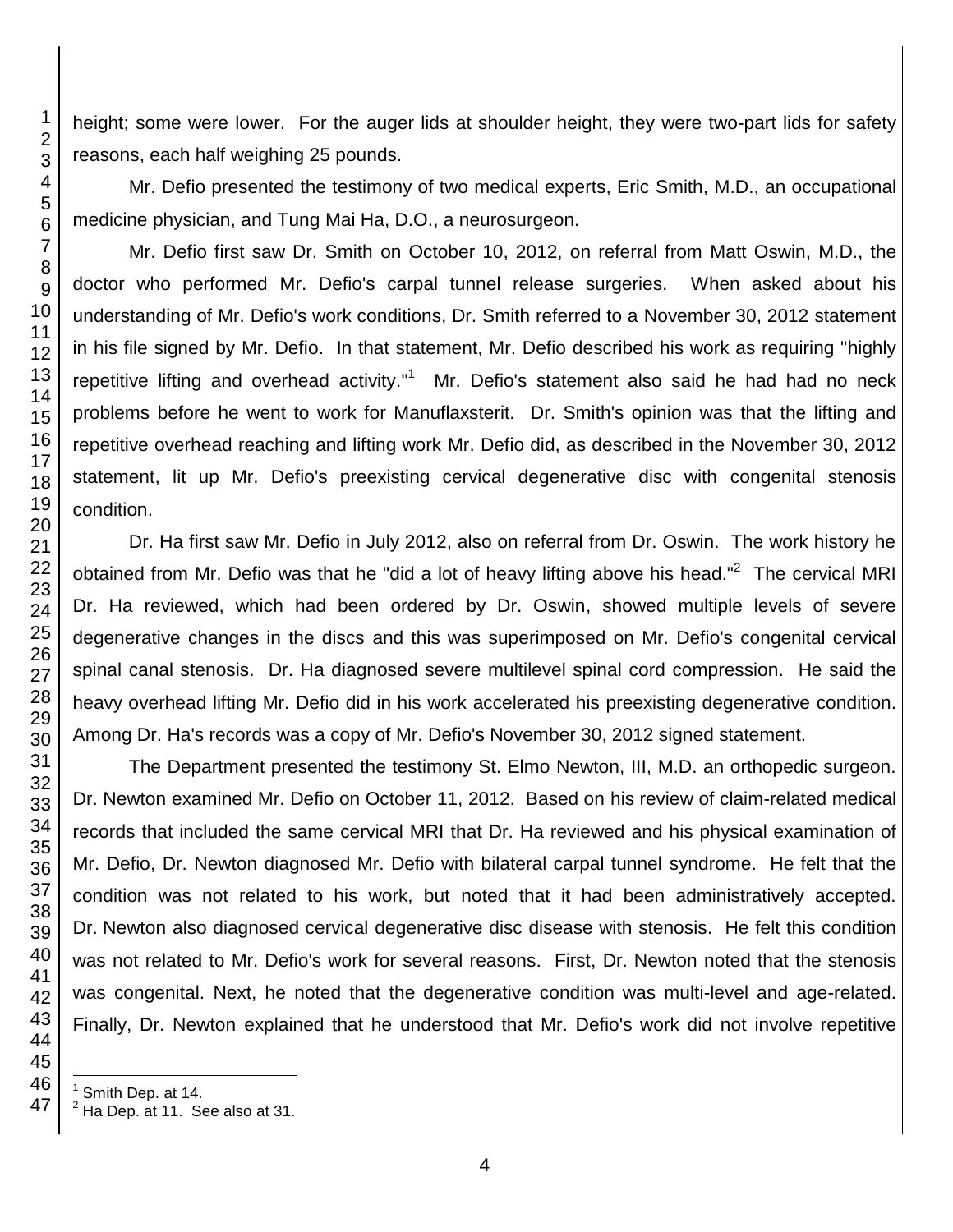overhead lifting, and that even if it did, there was no impact to his neck from such lifting because it would not involve the use of his neck.

#### **Discussion**

Resolution of these appeals does not turn on whether frequent overhead lifting was a distinctive condition of Mr. Defio's employment that aggravated his preexisting cervical degenerative disc condition. The real question is whether Mr. Defio's preexisting cervical condition was aggravated by either the treatment of his carpal tunnel condition or caused by the same distinctive conditions of employment underlying the accepted carpal tunnel condition. This distinction is important and not unlike the distinction we have drawn in cases where we have decided whether a new condition was an aggravation of condition caused by an industrial injury or whether a condition was due to a new injury.

A dichotomy occasionally arises between a new occupational disease and one derivative of an allowed condition. That is the circumstance we have here. In the context of new injury versus aggravation, we adopted in *In re Robert Tracy* an analytical framework for resolving this dichotomy by way of a shorthand question.<sup>3</sup> Rephrased for application in occupational disease cases, the analytical framework, and the real questions in this appeal, are whether but for the accepted occupational disease condition, would Mr. Defio have suffered the subsequent condition, or did a separate cause, independent of distinctive conditions underlying the accepted occupational disease condition, cause the newly claimed condition? The real question is one of proximate cause, that is, whether but for the original allowed occupational disease condition and the distinctive conditions that caused that condition, would the worker suffer from this additional condition.<sup>4</sup>

The evidence to support Mr. Defio's appeal focused on work activities, or distinctive conditions of his employment that he believed aggravated his cervical degenerative disc condition. He pointed to frequent overhead lifting. Mr. Defio's medical expert's opinions were based on their understanding that his work required frequent repetitive overhead lifting of significant weights. At one point, Mr. Defio testified that he thought he did 50 to 90 percent of his work overhead. However, when he factually described his work activities and the relative heights at which most of it was conducted, it showed that his work involved little overhead lifting. Mr. Defio's testimony, like Mr. Lemma's (who is only one-half inch taller than Mr. Defio), described work that was

 3 BIIA Dec., 88 1695 (1990).

 *In re Robert Tracy,* BIIA Dec., 88 1695 (1990).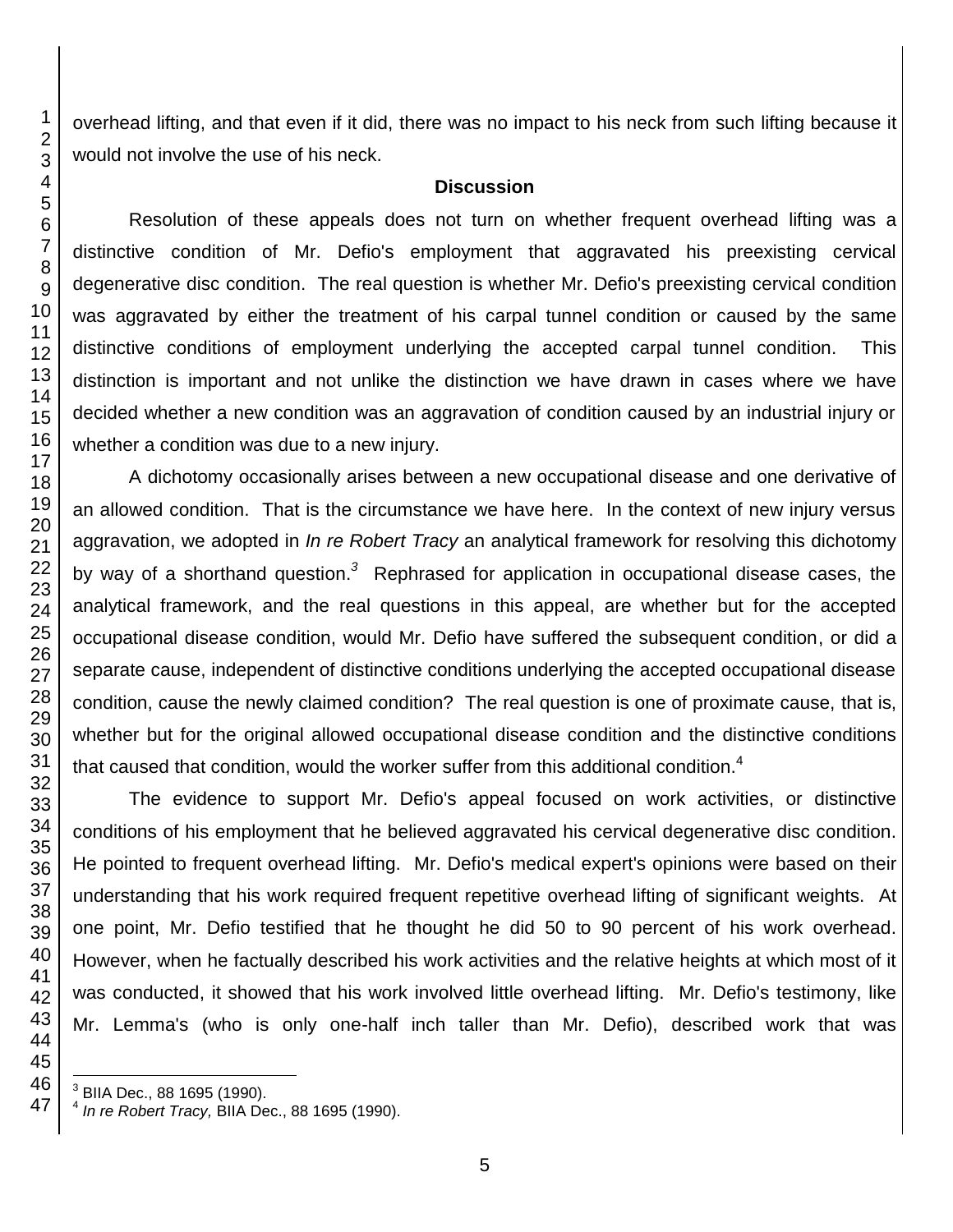predominately executed between knee and shoulder heights. Both described barrel cleaning as involving work activities mostly done between knee and chest height. Lifting for this work comprised placing 24-pound plastic barrels onto the wash rack and, once dry, stacking them one on top of the other. Filling and stacking of sacks of flour involved activity that was predominately performed at knee to chest height. Although Mr. Defio described the pump rack as above his head, that was not the level at which his work activities occurred. Mr. Defio testified that he placed pump parts on hooks at waist and eye level.

Nothing in the record indicates whether or how frequent overhead lifting was a cause of Mr. Defio's carpal tunnel condition. Neither of his medical experts testified that that activity was causally related to the accepted carpal tunnel condition, or that any other aspect of his barrel cleaning, pump part cleaning, or flour sack filing, acted upon his preexisting cervical condition. We also carefully review the record for medical testimony that traced Mr. Defio's cervical condition to any treatment he received for his carpal tunnel condition. We found none. Beyond this, both Mr. Defio's doctors related his cervical condition to his work because of their understanding that Mr. Defio's work required a lot of overhead heavy lifting. That understanding is inaccurate based on Mr. Defio's and Mr. Lemma's fact-based descriptions of the work Mr. Defio did. The evidence shows that overhead work was required only occasionally, at most.

The evidence fails to show that but for Mr. Defio's carpal tunnel syndrome condition, his preexisting cervical degenerative disc disease with congenital stenosis would have been aggravated nor does the evidence show that the distinctive conditions of employment that caused the carpal tunnel syndrome also aggravated his preexisting cervical condition. We therefore affirm the Department's segregation order.

# **FINDINGS OF FACT**

- 1. On May 20, 2013, an industrial appeals judge certified that the parties agreed to include the Jurisdictional History, as amended, in the Board record solely for jurisdictional purposes.
- 2. Nicholas P. Defio worked as a pressure washer for Manuflaxsterit, LLC, from 2003 to 2012. His duties from 2003 until 2009, included washing plastic barrels and metal tanks used in manufacturing organic oils, and filling sacks with 50 pounds of flour. From 2009 to 2012, Mr. Defio cleaned pump parts and vacuumed augers used in manufacturing organic oils.